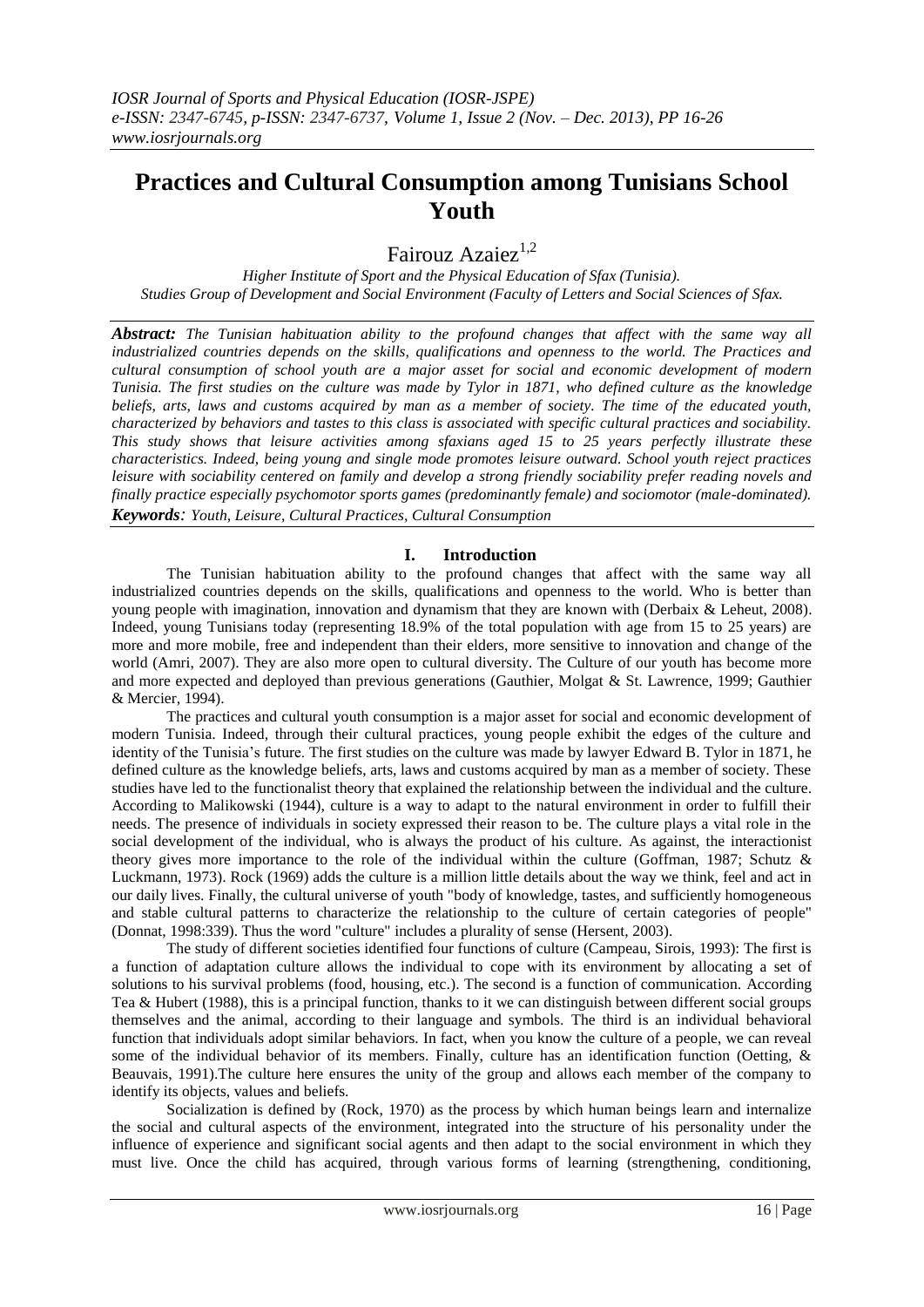observations or interaction with others), cultural heritage or "habitus" accrediting him to behave similarly to own (Bourdieu, 1979).

The Industrial Development as an entering the era of mechanical society has resulted an increased collective resources, productivity and increase of goods and services. Beck & Edgar (2010) argue that we are in the midst of a transformation or transition from industrial to post-industrial society.This capitalization of cultural social and economic system, helped accelerate the transformation and the relative consumption and spending on health and recreation (Giddens 2007).Therefore, the majority of Tunisians live in monotony, routine and frustration of daily mechanized life, hence the need for distraction and entertainment through sports and physical activities. The development of technical knowledge will lead to the emergence of new models of the body on which building exercises and become possible and necessary (During, 1984; Detrez, 2002).

From these revaluation concepts of the body in our modern society, cultural practices continue to grow and diversify. They become a socio-cultural and economic reality (Pronovost, 2000). Leisure practices are not the result of free time enjoyment, satisfaction or rest daily tasks, but it is a time unproductive consumption (Baudrillard, 1970; Dumazedier 1988; Maresca, 2004, Salvador, 2001).Young people are so high consumers of cultural practices (Pasquier, 2004 Kaufman & Gabler, 2004; Chéreau & Lanlay, 2004). These changes in the lifestyles of young people are the first step in the conquest of autonomy and unpredictable (De Singly, 2006).Thus they develop an "expressive individualism" (Metton, 2004) in their values, they adopt behaviors and their tastes and also their own system of recognition. This youth's time or "present time" (Beaud, 1997) is associated with leisure practices and specific social skills and values such as pleasure, body desire, usability, development and self-transcendence (Gagnon et al, 1997; François, 2007).

Scientific studies show that cultural practices reveal social behaviors that differentiate girls and boys (David, 2011 and October, 2009; Donnat, 2005). The choice of activities reveals differentiations rather stereotypical gender (Bourdieu, 1998), girls tend to turn to the artistic activities and boys to sporting activities (October 2004 activities Garton& Pratt, 1991 McGee, Williams et al ., 2006).Although the effect of this variable under brand through time, it should be noted that many investigations still bind positively the fact of being a woman at the discretion of "legitimate culture" (Bihagen, & Katz-Gerro al, 2000. Gerro-Katz, 1999, 2002; Kracman 1996; Callier, Hanquinet, & al, 2012). According to Tavan (2003), the cultural practices of men and women are very similar, except for reading and the arts.Women practice less than men, attend less festive outings to sporting events, and adhere less to the new screen Culture (Callier, Hanquinet, et al., 2012). However, men favor the competition and the search for dominance, while women are focused more on cooperation and affiliation (Viira & Raudsepp, 2000; Kindelberger, Le Floc'h et al, 2007). The identification models, the respective representations of femininity and masculinity result in sexual culture. The girls expressed rather in reference to the musical world (Monnot, 2009), while boys do more in relation to sport. On reading, girls show more pronounced taste than their male counterparts (October, 2011).Indeed, 41% of boys against girls ¼ only say they have read a book. As against, the boys scored significantly higher than girls in reading comics (36% vs. 21%), scientific books (16% vs. 8%). As against the difference increases between the sexes when it comes to reading novels (girls 22% boys vs. 10%) (Hersent 2004 Pasquier, 2005; Horellou-Lafarge & Segre, 2003; Lartet-Geffard, 2005).Regarding the daily press, Lipani-Vaissade (2005) notes that young people have turned in recent years to the free press. Young people in 2004 were more than 16.7% of the readings national press against 23.7% in 1974.

About the analysis of outputs, the massive penetration of digital technologies or "culture screens" (Monnat, 2009) has significantly altered the ratio of young people to culture. By cons, contrary to popular belief, the appropriation of this new medium of the Internet increases the time spent at home at the expense of outdoor activities, it reveals that its use characterizes developing a youth-oriented cultural life outside. Infact, youth is with excellence, the time of friendliness, time with friends and time buddies. This increased output represents a way for the young to assert themselves, to build their world outside the family and to forge an identity (Zaffran, 2010; Hamonic, 2003). Therefore, young people are more likely to prefer general cultural activities that permit them to leave their homes. Questioned on how sociability developed during their leisure, youth Rhinois Top (France) are 78.3% who reported to prefer activities that are practiced in the company of friends and / or friends rather than alone, as a couple or with Parents (Bauger, 2000).Girls show in particular a slightly more pronounced for the theater (12% vs. 9% for boys), for writing (18% vs. 9%) interest, but mostly hang out with friends (66% vs. 52%) (Hersent, 2004). Young people are also more likely to prefer in general leisure activities that permit them to leave their homes (91% against 69% of the entire French population) (Donnat, 1998). Moreover, the only male-dominated cultural outings are jazz concerts and those of electronic music (techno.) and Rock, where women account for about a third of the public. Once the activity is framed it feminine, and boys "escape" structures (Détrez, Merkle et al, 2005.Guarcia& Faure, 2005).To these traditional social cleavages, adds another division, one related to the social environment. Cultural practices are not torn to innate taste; they are not an expression of pure individual subjectivity. They come instead from social determinism: the role of individuals in social space has a decisive influence cultural practice (Bourdieu & Passeron, 1964;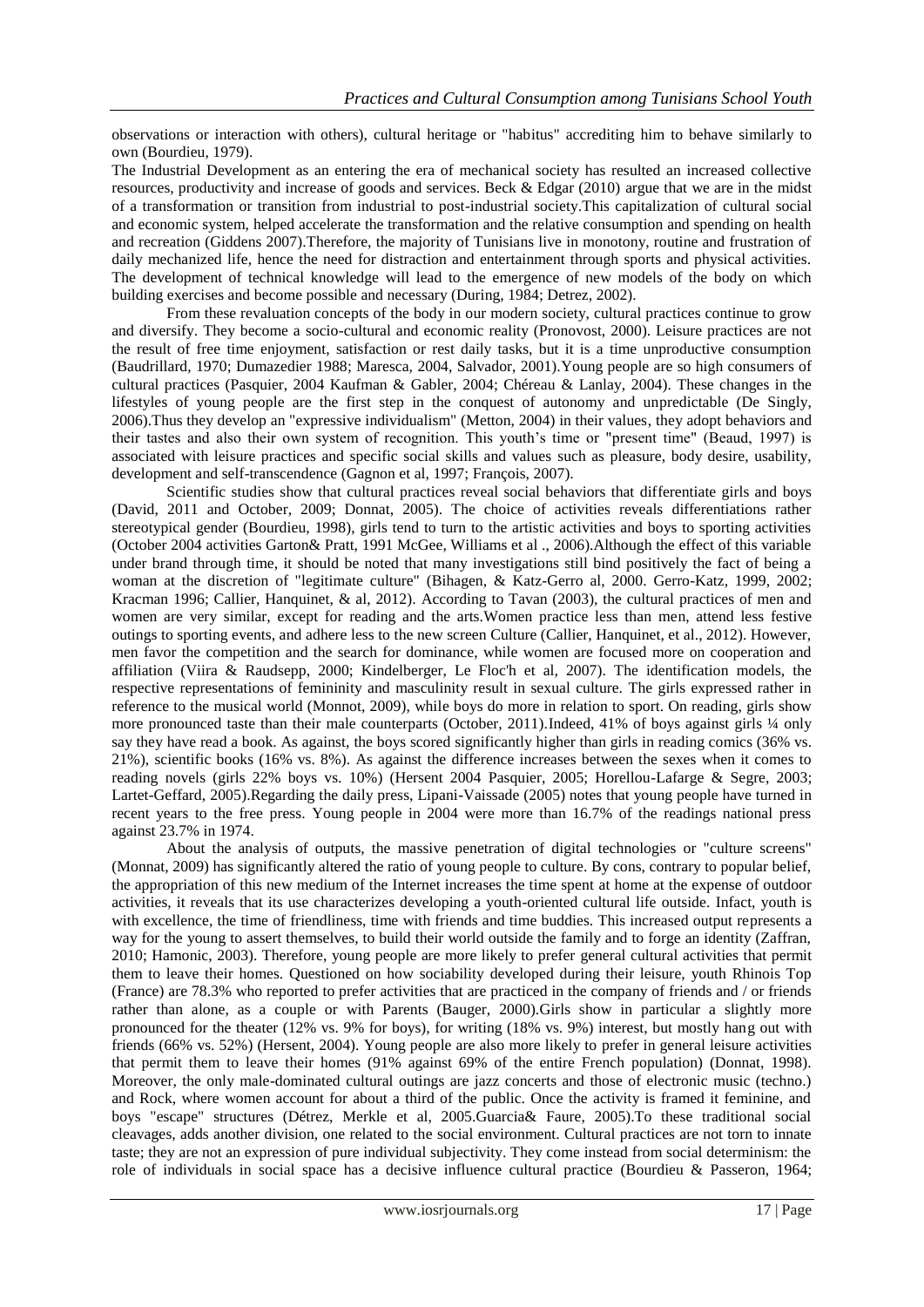Mattelart & Neveu, 2004).From this perspective, Clarisse, January et al (2006) and Mc Hale et al. (2001) note that the lower- youth class watch more TV, read less, have more outdoor games unstructured at the expense of indoor activities mobilizing imagination and construction. It appears that the structured practices and "demanding" strengthen the academic and social adjustment (Marsh, 1992). Instead, those less structured (street sports) are relatively tragic youth (Eccles& Barber, 1999. Mahoney et al, 2003).It should also be pointed out that attendance increases with socioeconomic status (cultural and economic capital). Moreover, the economic reasons not topped the list of impediments to exit the show, the lack of time is often cited with 42% and 27% of respondents mentioned the lack of interest (Eurobarometer, 2007) .Another study (Cassard, 2008) is to confirm these results but at lower proportions. The most important barriers are related to the allocation of two scarce resources: money (26.99%) and the time (22.21%). Other factors were also discussed such as the accessibility of sites. Indeed, the students surveyed prefer to go to events that are close to home or if well served by public transport.

Similarly, over time, the life rhythm and the cultural practices of young people change. Bourget, Chenu, & al (1997) distinguish two types of students: the first is a studious student, reflects the traditional image of the heir (Bourdieu &Passeron, 1964) and preparatory class. He watches a lot television. His field of leisure is relatively small and mainly focused towards the outside of the house. It goes to the cinema occasionally in the evening or finally at the restaurant, he reads a lot. As against the second is qualified student athlete sleeps a lot and has a school delay. His hobbies are focused on the sport, but also a group of friends.

#### **II. Method and Materials**

After a semi structured interview conducted with 12 young people from the region of Sfax. We have reached a final questionnaire composed of 24 questions. Our investigation focused on 350 young students aged 15 to 25 years, high school students and students from both sexes studying in a college or university in Sfax. Through the kindness of the teachers, we have recovered more than half of the questionnaires (219 of 350, or 62.57%). To identify the cultural practices of young people in school, we used frequency tables of answers to questions. The percentages have little value because they depend on the nature of the questionnaire (open or closed questions, multiple choice questions...), but the general structure analysis of responses allowed us to generate valuable insights into the cultural practices of young people. We used the chi-square to identify the relationship between the dependent and independent variables.

#### **III. Results and discussion**

## **1- Leisure Time and hobbies**

Nearly 4 out of 10 young students say "enough time to do what they want" in their leisure time (Fig. 1). The perceived lack of time is related to the different situations: it is present in schools and universities where studies are strong constraints (time use often loaded tests, reviews etc.) (Bourget, Chenu et al. 1997). Lack of money for this social category to enjoy growing supply of goods and services in the leisure market also expresses the socio-economic frustration that affects the choice of leisure and Sfaxian youth leisure (Bourdieu & Passeron, 1964; Cassard, 2008). 36.1% said they sometimes or often nothing specific to do. Almost half (48.4%) of school girls have a sense of lack of time or often have nothing specific to do (Fig. 1).This high percentage is explained by the social and economic environment in which they live. Thus, these girls have little suction and shortly (studies, housework ...) and therefore less able to enjoy leisure opportunities than boys (David, 2011, October, 2009; Donnat, 2006).

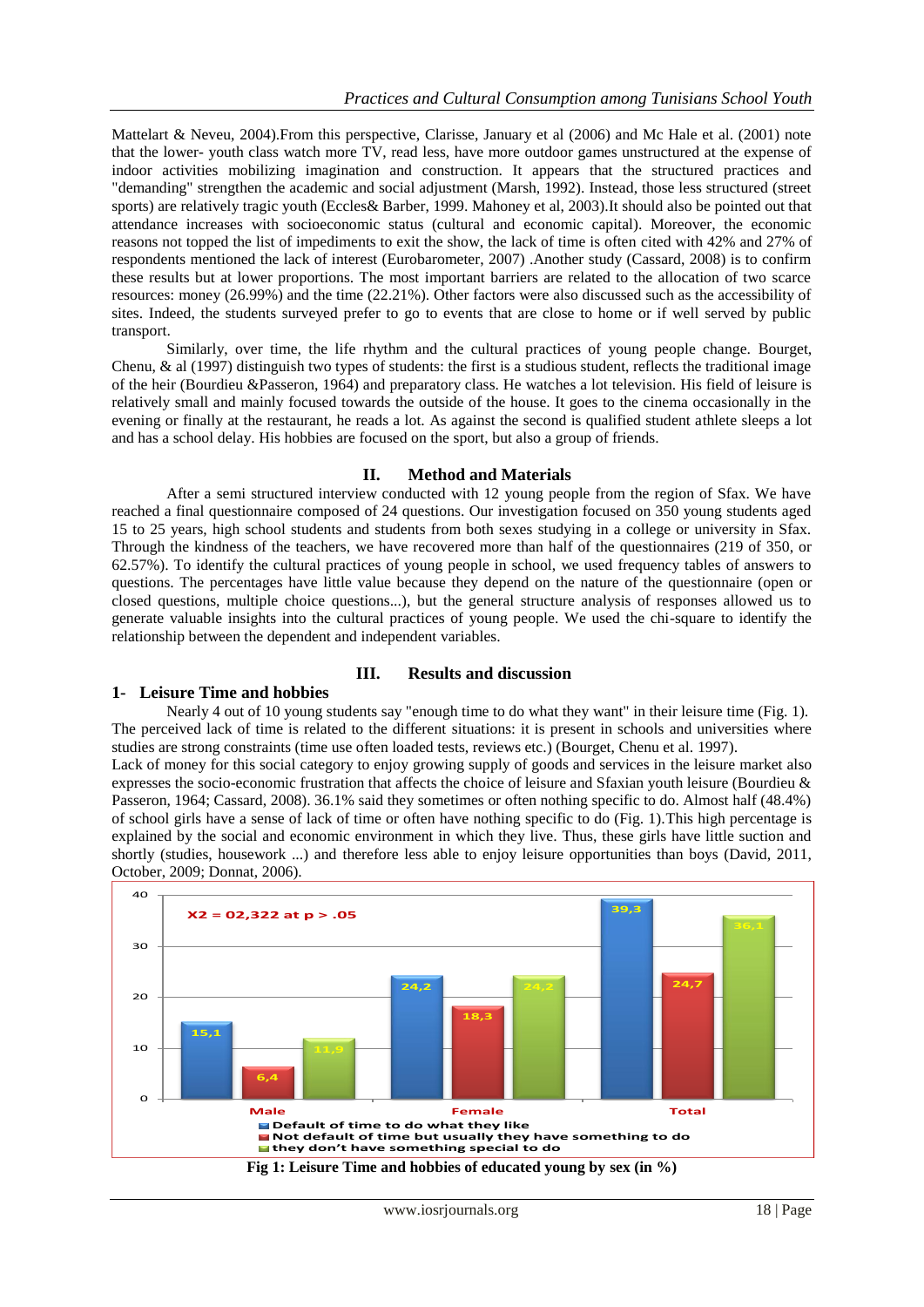The relationship between free time and the educational attainment of young Sfaxians, permit us to accept the alternative hypothesis of dependence between these two variables at 5% as a maximum risk of making a bad decision (Fig. 2).



**Fig.2 – Leisure Time and hobbies of educated youth according to their grades and social status of their parents (in %).**

Almost half (44.3%) of young scholars say lack of time and sometimes or often nothing specific to do against 31.1% in secondary schools (Fig. 2). The perceived lack of time in turn increases with parent's socioeconomic level of young people. Nearly 33.4% of school youth have a sense of lack of time or often have nothing specific to belong to the upper class (Fig. 2).

## **2-Sociability and Night's youth outputs**

Being young and single promotes leisure fashion outward. Indeed, the educated youth of the region of Sfax admit their preferences for leisure activities that help them to leave their homes (65.3%) (Donnat, 1998). This growing desire for external activities is among girls with 40.6% (Fig. 3).



The externality in the cultural practices of young girls is a recent phenomenon in our Tunisian society, access to the world of men is regulated by social status (traditional order, religious and legal and policy Order etc…).Thus, through these cultural practices, young school girls express their aspirations and assert their freedom by the new ownership of shares reserved spaces before to men. They leave the conditions of their lives and traditional norms (faithful ideal procreative wife, respectful and responsible etc.) And adopt a new status as a full-fledged citizen, free to choose and to undertake. The School youth reject leisure practices with a sociability centered on the family. They tend to develop a strong friendly sociability (Bauger 2000; Hersent, 2004). In fact, 70.3% of young people prefer activities that are with friends, 47% are girls (Fig. 4). The family life according to Dumazedier (1988) has become more open to outside influences (Outer directed) (Riesman, Denney & Glazer, 1955) and aspirations of individuals to a personal life in relation to peer group (peer groups).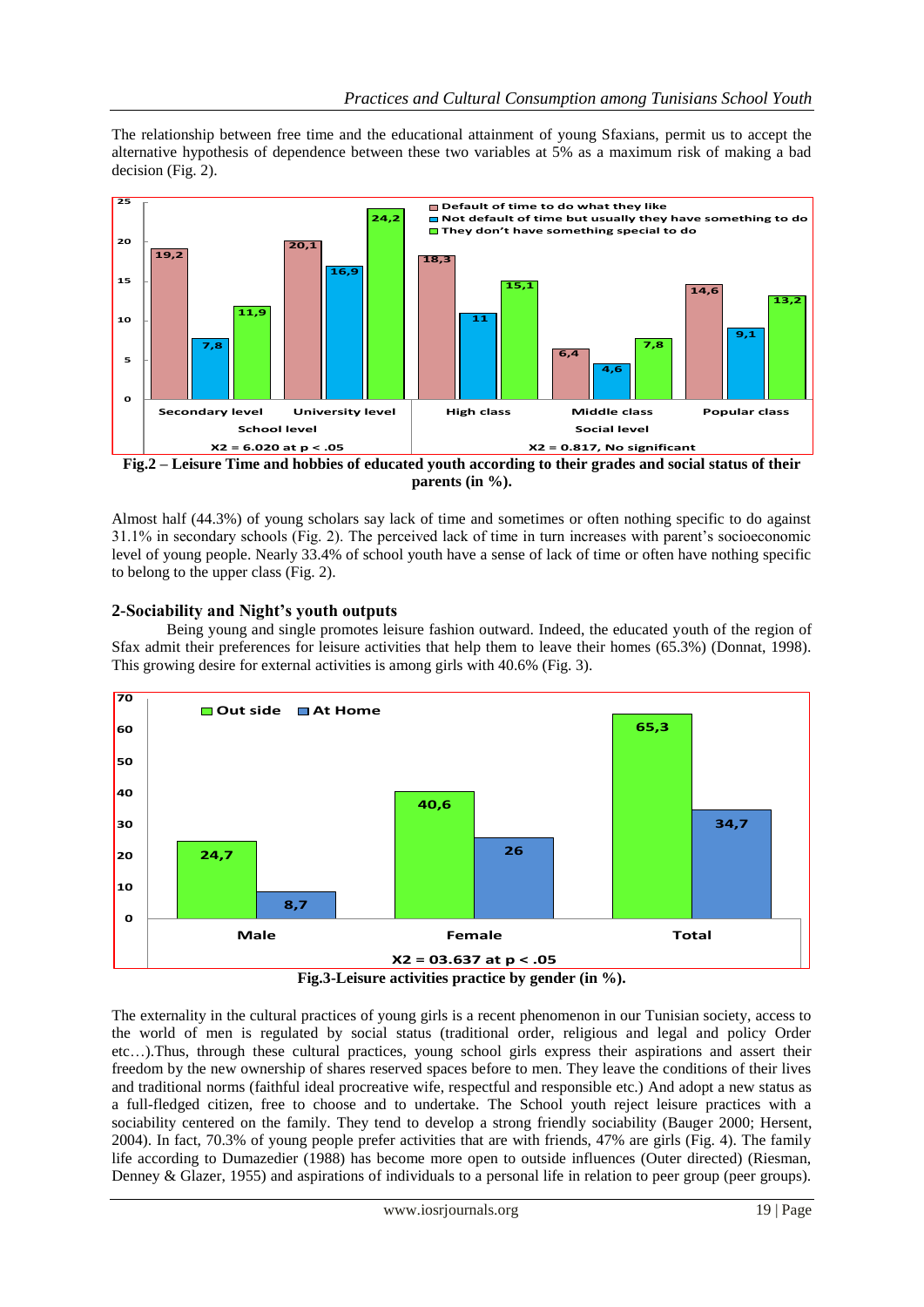When the young educated away from home territory marks a way to say, to build his world and forge an identity (Zaffran, 2010; Hamonic, 2003). Being far outside the family, young conquered new spaces (spaces of visibility, sociability, friendships) in response to institutional and social maladjustment in developing sociability street to get them to "make as others"The "outside" is not only in the eyes of Sfaxians youth means to distance himself from the family and school institutions, symbols and spaces artificial time, but time is a free choice of activity and free geographic destination. "Where you want, when you want, with who wants" in the words of a young person.



Frequently night outputs are a typical behavior of young people, especially when they are single. More than four in ten out at night at least once a week, and only 18.3% never do. Girls fare worse than boys (16.9% of girls are almost never out at night against 1.4% of boys).Despite some changes in the lifestyle of the Sfaxians family, it is still attached to the traditional model of women. Girls in Arab-Muslim society raise more confusion and attention from parents regarding their activities, outputs and their friendships than boys. Indeed, girls are listed in the appearance of the familiar surroundings, as the contrast between the public sphere, masculine, and female private worlds (Bourdieu (1998: 65).



This difference in practice between the two sexes in a fit young parentage and kinship network to interact differently with their outside world. The primary role of the sfaxians family is to help children understanding that to be loved and appreciated, you must register "in the order of things" (Bourdieu 1998: 63). That is to say internalize both cultural habitus of class habitus and gendered habitus (Bourdieu, 1979).

The most common youth nightlife is to visit parents (uncles, aunts, grandparents etc…). 25.1% of young people are gone during the last twelve months (Fig. 6). This high percentage shows the deep commitment of young Sfaxians to the family. 16.6% went with friends, 14.5% of young people leave the restaurant or to see a show and finally, 12.5% went to the cafe.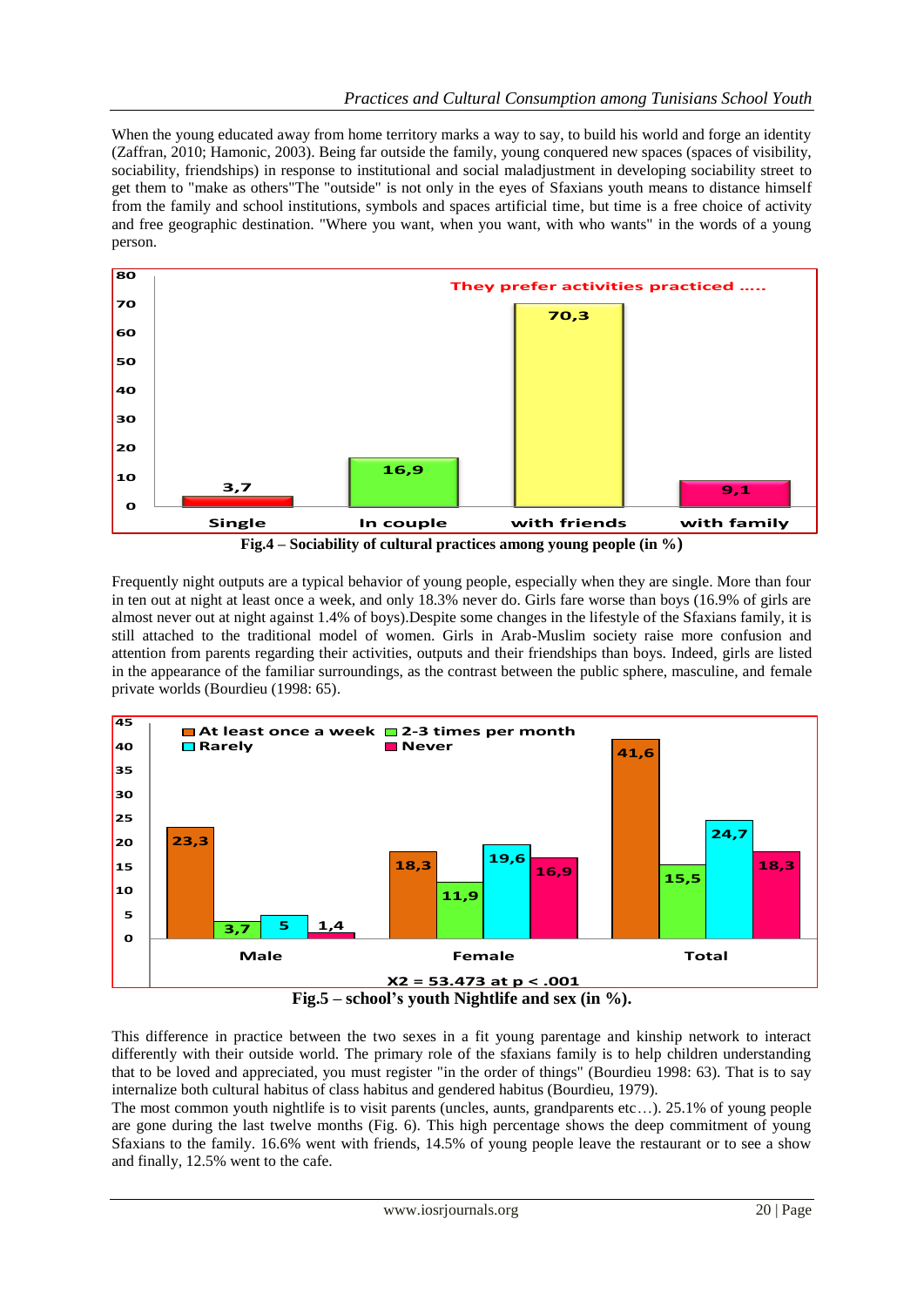

## **3) The cultural practices of youth**

About 80.36% of youth believe that where they live is poorly located in terms of cultural facilities (Fig. 7). The relative dissatisfaction expressed through these percentages is rooted in actual removal equipment. The majority of equipment cinemas, library, cultural centers, and theaters are located downtown. It takes at least 3/4 hours to reach these equipments. Thus, and according to the work of Cassard (2008), the educated youth prefer to go to cultural events that are near their home or property if served by public transit.



**Fig.7-Assessment of the proximity to cultural equipments.**

Over the past twelve months, students attend from time to time cultural equipments. The majority of them, just under three-quarters (65.30%) would like to go more frequently. The three main reasons that hinder the attendance of young to cultural equipments are the economic causes (lack of money, the price of tickets and travel costs), lack of time and finally the removal of equipment. This is in line with the work of Cassard (2008), and Bourget, Chenu & Vilter (1997).

When we look at the cultural practices of sports through video games and crossword, cultural practices appear close to sports practices and other outdoor activities such as hiking and running walk. In primitive society, hiking, gardening, cooking and makes physical activities were utilitarian practices. To survive, humans (Homo Faber) (Frisch, 1957) engaged in gathering activities, fishing and hunting. These activities are the traditional type of other reasons, less utilitarian and economical, psycho cultural. Fishing, hunting and safari become an expression of fun to be measured with a wildlife tends to disappear from civilization.

Faced with this "do it yourself" of the modern era, more than half of young people practice or have practiced walking and 45.2% say they practice or have practiced a sport, followed by the preparation of good food and good cakes and card games (fig. 8).

Overall aspirations seem somewhat related to gender, although girls tend to perform activities that are known feminist such as sewing, making good food etc.. 30.7% of girls would benefit from the opportunity to focus on their domestic and family activities to prepare good food and good cakes. The act of creation and art of cooking, in the Sfaxian young girls is more than a simple extension that Wallon (1942) calls for kids "games manufacture" a late work by a living recreation.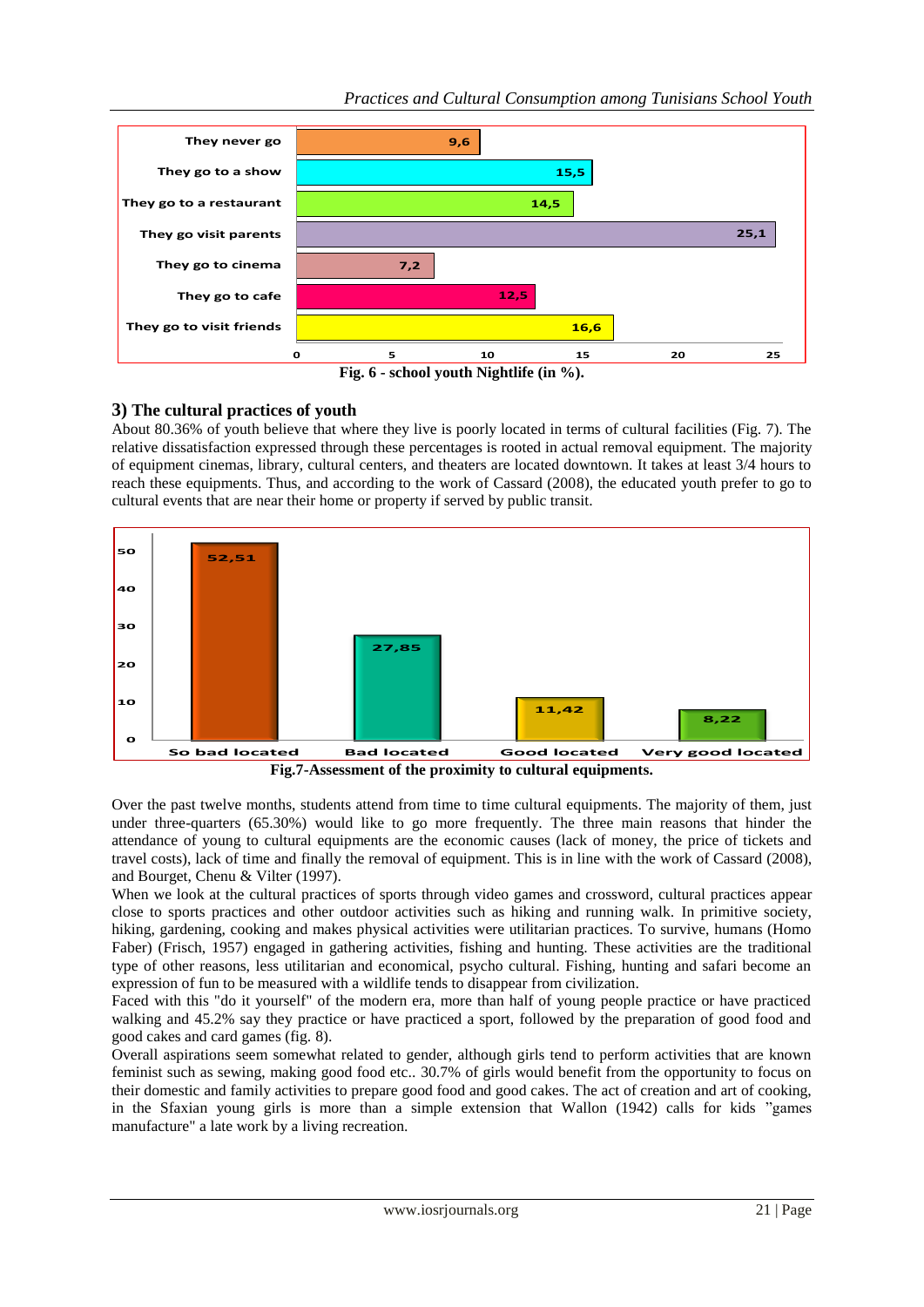

## **4) Reading habits**

Reading is another practice that reveals a little more cultural universe of young people and their specific tastes. An overwhelming majority of educated youth of both sexes are interested in the daily press (90.79% of school youth read a daily newspaper almost every day).The young people give priority to reading the newspaper "Ads" with 32.9% just behind the "Chourouk" with 21.1% (Fig. 9). In this age group, the main reason seems to be the relaxation or relaxation out of the routine studies. Indeed, we read to learn especially sporting events and world artists, learn and make them aware of social problems.



It is very rare is exceptional live today in a home where the book is totally absent. The girls show more pronounced than their male counterparts in reading (69% of women read a book in the last twelve months, against only taste 31% for boys) (October, 2011).This difference is more accentuated between the sexes when it comes to the type of the book. Sfaxian young girls have a preference for literary books and especially novels, or 26.9% of readings. In addition, girls are also more abundant to treat books of decorations and art books that affect them personally, such as home, health and even the esoteric (14.3% prefer books and decorations 'arts against 1.8% for boys).We should note that the number of investigations still join positively the fact of being a woman at the discretion of the "legitimate" Culture (Bihagen et al, 2000; Gerro-Katz, 2000; Callier et al, 2012).Moreover, young people are also interested in reading comics books and books on computers and personal computers (Tab.1).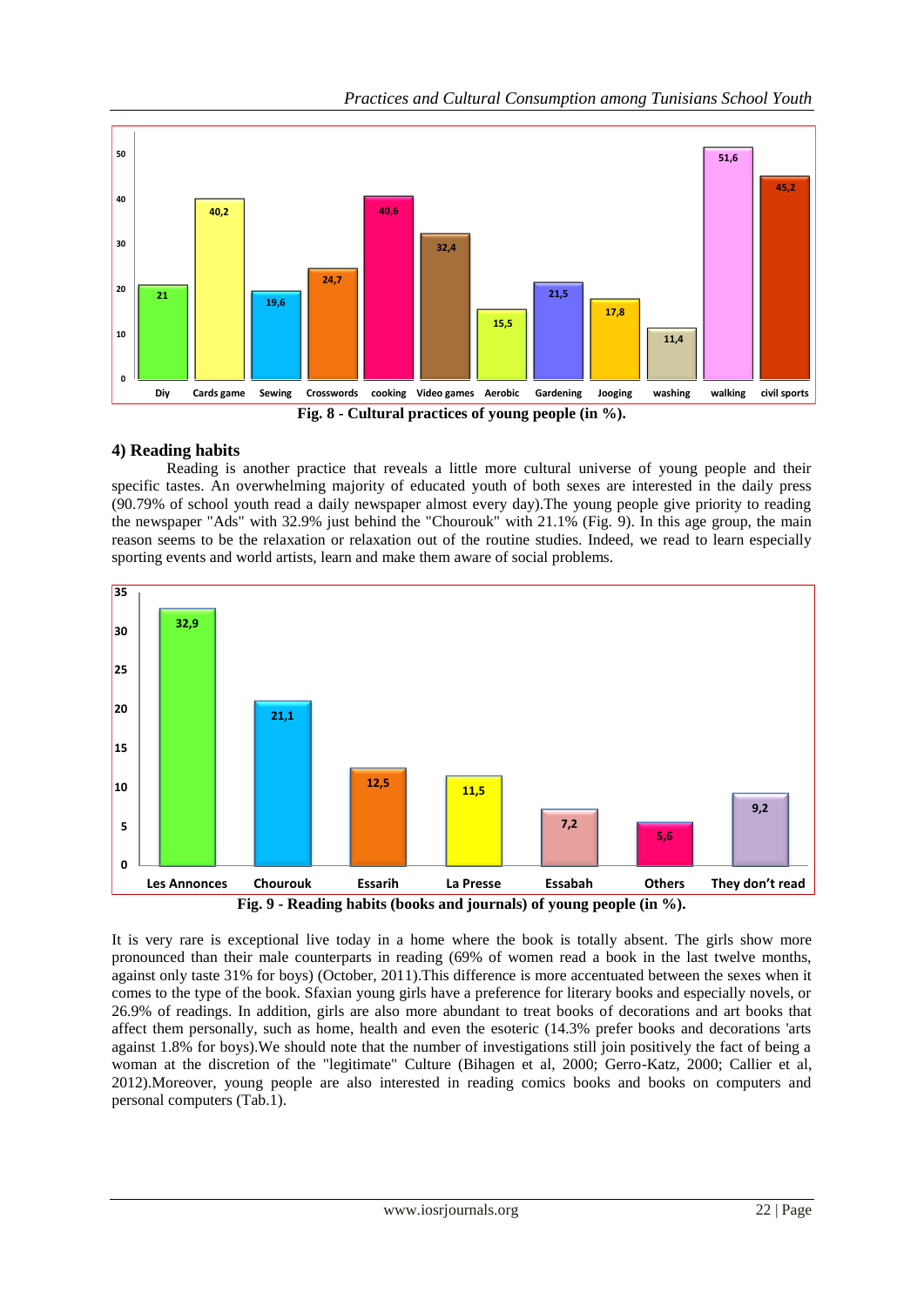| υr                 |               |        |              | $\sim$ $\sim$          |                         |
|--------------------|---------------|--------|--------------|------------------------|-------------------------|
|                    | <b>Gender</b> |        |              | <b>School level</b>    |                         |
|                    | Male          | Female | <b>Total</b> | <b>Secondary level</b> | <b>University level</b> |
| Arts               | 1,1           | 5,7    | 6,8          | 4,2                    | 2.6                     |
| Comic Strips       | 2,4           | 8,6    | 11           | 7,1                    | 4                       |
| Decoration         | 0.7           | 9,9    | 10,6         | 4,2                    | 6,4                     |
| Historic           | 3,1           | 2,4    | 5,5          | 2,2                    | 3,3                     |
| Data Processing    | 5,3           | 6      | 11,3         | 4                      | 7,3                     |
| Literature         | 2,4           | 8,4    | 10,8         | 4,6                    | 6,2                     |
| Politics           | 4             | 2,2    | 6,2          | 1,8                    | 4,4                     |
| Romance            | 5,7           | 21,2   | 26,9         | 11,9                   | 15                      |
| Scientific         | 5.5           | 4,2    | 9,7          | 4,2                    | 5,5                     |
| <b>Other Books</b> | 0.8           | 0,4    | 1,2          | 0                      | 1,1                     |

**Tab.1 - Types of books read by sex and educational level of young people (in %).**

## **5) Preferences for broadcasting.**

The behavior of young people towards the radio and television to suggest that our young people listen and watch a lot of these two types of media. The majority of young people in school say they have listened to the radio (80.6%) or watching television (98.6%) at least once per day (Fig. 10).

The time reserve boys and girls listening to the radio and television is different. Rather, the distinction comes from the choice of being listened to or watched programs that clearly show the characteristics of youth preferences. Almost half of young people (46.5%) prefer the musical dimension (varieties) to the radio with different proportions between the two sexes (32.6% for girls against 14% for boys). This behavior fits perfectly with their lifestyle. This strong musical hearing is due to the fact that the Tunisian girl spends her free time at home. So she listens to the radio doing his chores.

Indeed, music is ubiquitous in the lives of young people. All, or almost, in listen regularly. The "youth" culture is expressed prominently by listening to oriental music rhythm and atmosphere. 37.4% of young people prefer to listen to this kind of music (Fig. 10). It is through music that young people can express themselves and find their identity. As well as Armanda and Arseneault (1998), "young people define music in their own values, which leads to categorize it in deferent musical styles. A musical style codes comprises a set of its own, in addition to being characterized by specific values ".

After the radio and television, disc and player are still the most used by young people to listen to music. Youth choose Internet as an alternative source more or less common among them. Finally, the player allows many of these young people to carry their music with them and listen to where they see fit.



Regarding to the television programs most watched by our educated youth, we reveal some interesting differences between the two sexes of the respondents. Indeed, Figure 11, we highlights own cultural universe sometimes boys, sometimes girls. The documentary programs are less popular among one and the other sex. The young men are more likely than girls to watch sports on television (15.1% vs. 4.6%).However, listening varieties and series is clearly predominated by girls with much higher proportions. 16% of girls look varieties and 14.6% following series against respectively 2.7% and 2.3% for boys, Monnot (2009).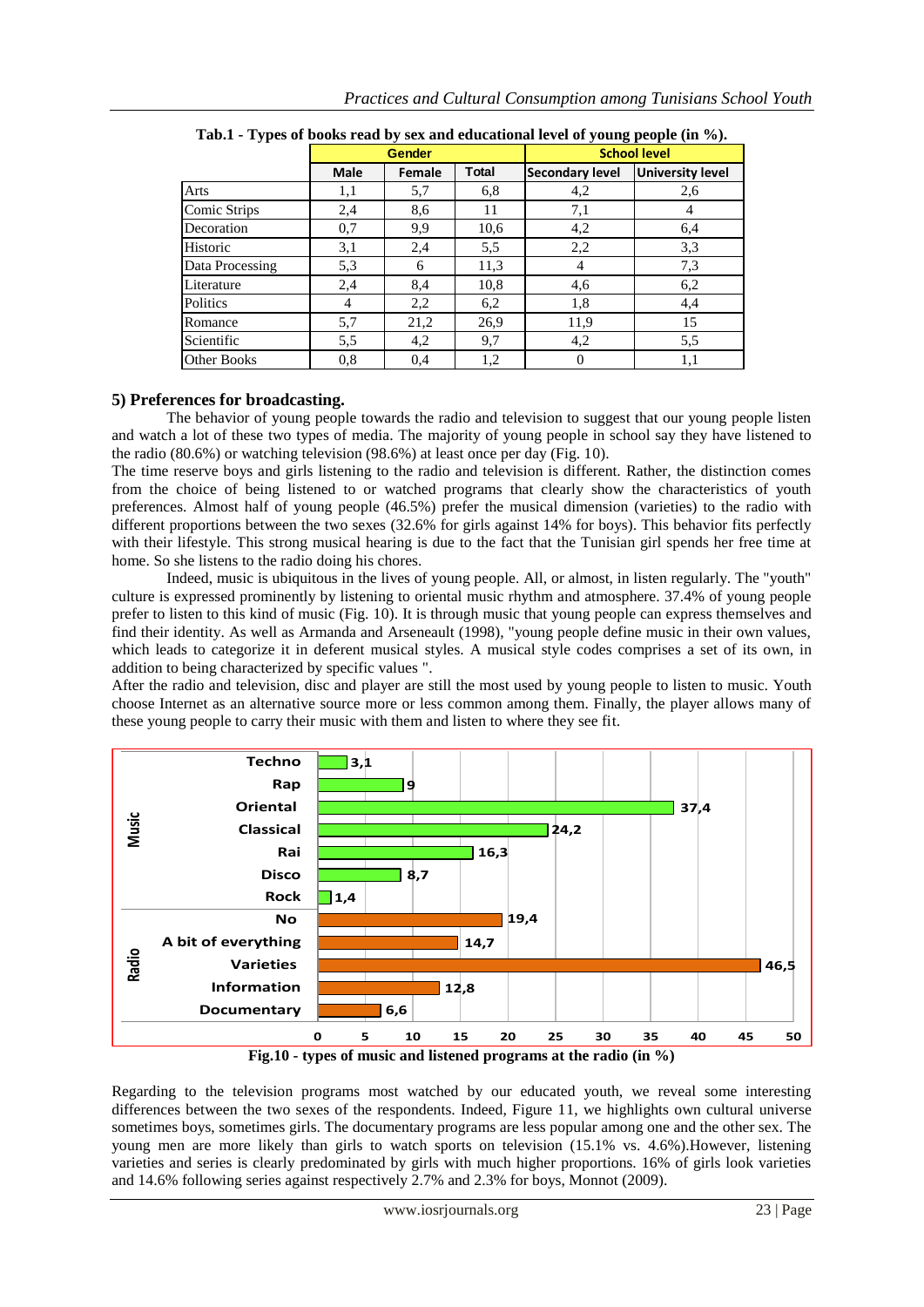

**6) The practice of sport and physical activity**

**3,2**

**2,3**

**4,6**

**0 2 4**

A number of young people enrolled in the Sfax region seeking to improve in the field of sport and physical activity following workouts. Almost half of young people surveyed engage in civil sports that can physically possess a license. The individual sports are slightly more common than the other ones (fig. 12).Young athletes are less engaged in the activities of opposition (Opposition: presence of opponents, lack of partners and uncertainty, such as judo and karate etc.). And uncertainties activities (Mouvent environement: the presence of uncertainty and lack of opponents and partners, such as sailing solo climbing and scuba diving, Ski etc.).

**Fig.11-Types of programs watched on television by sex (in %)**

**Documentary Movies Games Sports Varieties Cartoons Series Information No**

**1,4**

**5**

**2,3 1,8 <sup>0</sup>**

 $1,8$  **0**  $1,4$ 

**2,7**

**4,6**

The interests of motor praxiology also vary by gender. Young boys especially practice sociomotor activities (basketball, football etc…), That is to say, competitive and relational domination of socio-emotionnels type (Parlebas 1986). By cons girls engage more with psychomotor activities (stable environement) as the gymnastics, the dance, the swimming, the athletics etc. They seek affiliation and freedom. They respectively 12.8% vs. 14.6% (fig. 12).



**Fig.12-ludo driving practices of young people in a civilian club according to sex (in %)**

# **IV. Conclusion**

Cultural practices should be defined in a general framework of a social project that encompasses all forms of collective Tunisian youth. In a society where the reduction of working time continues and where the circumstances of work and / or family (unemployment, divorce ...) force more people to adapt and reflect their social identity. These cultural practices have become the real cultural issues. They are often identified high aspirations for self-expression and research and compliance, as, carriers of identity, personal or collective. All these changes were most often seen as specific phenomena to the "youth culture".

- Nearly four out of 10 young people at school say "enough time to do what they want" in their spare time.

- Nearly half (48.4%) girls have a sense of lack of time or often have nothing specific to do during their free time.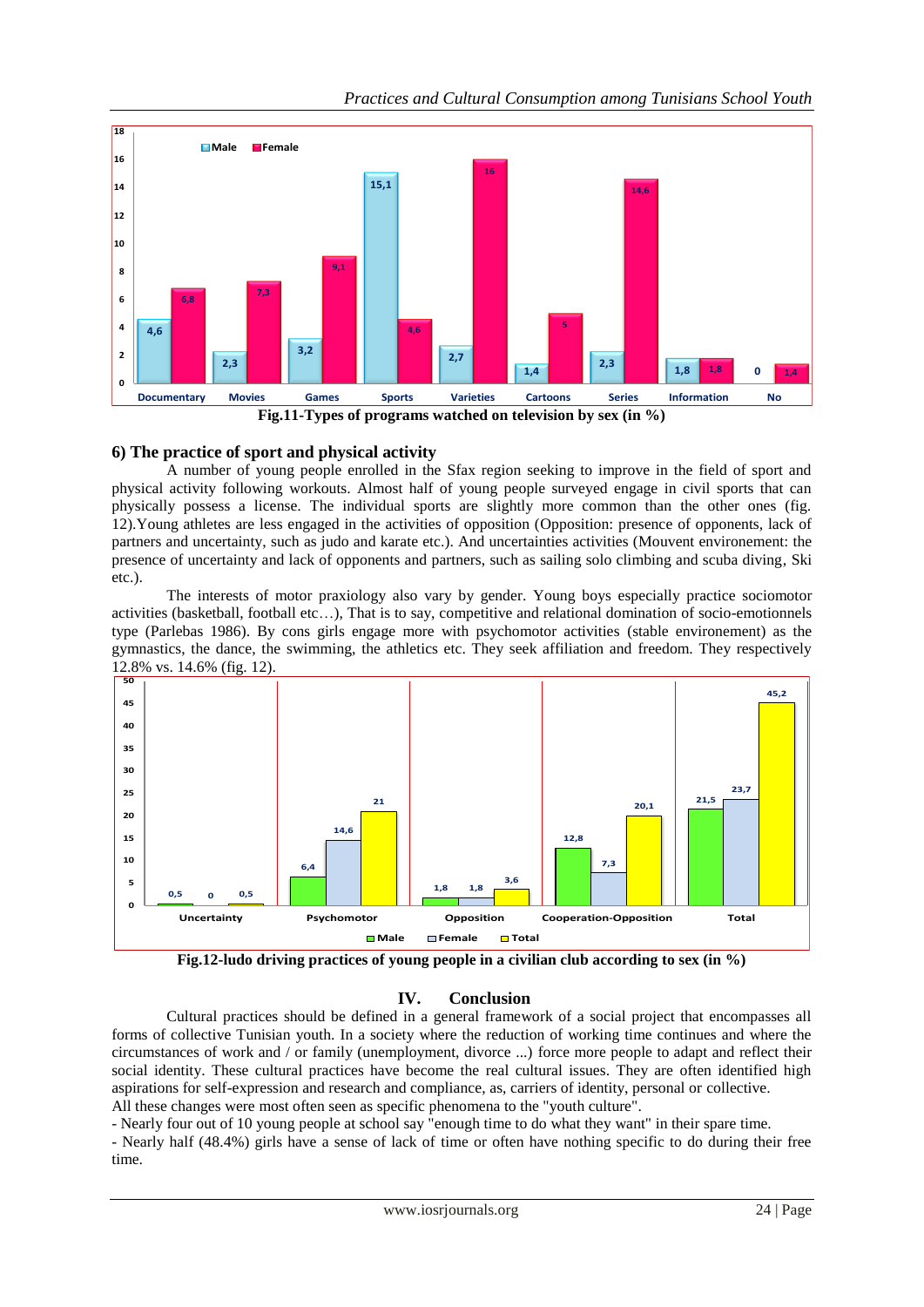- Being young and single promotes leisure fashion turned outward. 65.3% of young people prefer leisure activities that cause them to leave their homes which 40.6% are girls.

- These young people reject the leisure practices with sociability centered on the family. They tend to develop a strong friendly sociability. 70.3% prefer activities that are with friends.

- Prefer to read novels (26.9%), hear oriental music (37.4%).

- Over three quarters of young people listen to radio and watch TV. They prefer to read the daily newspaper ads (32.9%), watching sports programs on TV (19.6%) and finally, listen to the radio varieties.

- Finally, almost half of young people engage in civil sports and especially individual sports. The sociomotor games are male dominant and psychomotor games are dominant female.

#### **Bibliography**

- [1]. Amri, L. (2007). Les changements sociaux en Tunisie, Paris, l'Harmattan.
- [2]. Armanda, D., Arseneault, Y., (1998). Pourquoi les jeunes Québécois francophones préfèrent-ils la musique anglophone? Rapport présenté au ministère de la Culture et des Communications du Québec, Québec.
- [3]. Bauger, P. (2000). Les pratiques de loisir, de rencontre et d'information des jeunes haut-rhinois, rapport de synthèse, La Direction Départementale de la Jeunesse et des Sports du Haut-Rhin, Juin 2000, [In ligne], http://koebel.pagesperso orange.fr/pdf/Pratiques.pdf.
- [4]. Beaud, S. (1997). Un temps élastique. Etudiants des « cités » et examens universitaires, Terrain, n°29, p.50 [5]. Beck, U. & Edgar, G. (2010)[. Les variétés de seconde modernité: expériences et perspectives extra-européens et européen,](http://onlinelibrary.wiley.com/doi/10.1111/bjos.2010.61.issue-3/issuetoc) British
- Journal of Sociology, vol 61, Issue 3, Pages 406-638.
- [6]. Bihagen, E., Katz-Gerro, T. (2000). Culture consumption in Sweden: the stability of gender differences, Poetics, 27 (5-6), p.327- 349
- [7]. Bourdieu, P. & [Passeron,](http://fr.wikipedia.org/wiki/Jean-Claude_Passeron) J.C. (1964)[. Les héritiers : les étudiants et la culture,](http://fr.wikipedia.org/wiki/Les_H%C3%A9ritiers_(sociologie)) Paris, Les Éditions de Minuit.
- [8]. Bourdieu, P. (1979). La Distinction, critique sociale de jugement, Editions Minuit, Paris.
- [9]. Bourdieu, P. (1998). La domination masculine, Editions Seuil, Paris.
- [10]. Bourget, J., Chenu, A., Samuel, O. & Vilter, S. (1997). Les pratiques culturelles des étudiants de l'UVSQ, enquête 1995/1996, Observatoire de la vie étudiante, Université de Versailles.
- [11]. Callier, L. Harquinet, L., Guerin, M., & Genard, J.L. (2012). Etude approfondie des pratiques culturelles de la population en fédération Wallonie-Bruxelles, Etudes n°1, novembre 2012, p.1-64.
- [12]. Campeau, R, Sirois, M. & al. (1993). Individu et société : Introduction à la sociologie, Editions Gaëtan Morin, Québec, 1993, p.121.
- [13]. Cassard, S. & al. (2008). Etude sur la fréquentation et les pratiques culturelles des étudiants de l'Université d'Auvergne, Faculté des Sciences Economique et de Gestion. [In ligne[\] www.letransfo.fr/content/download/.../Etude%20](http://www.letransfo.fr/content/download/.../Etude) *culture%20UdA-2.pdf*
- [14]. Cassard, S., Comptour, G., Cuinet, V. & al. (2008). Etude sur la fréquentation et les pratiques culturelles des étudiants de l'université d'Auvergne, Master 1 Analyse des Politiques Economiques, Faculté des Sciences Economiques & de Gestion [In ligne] [www.letransfo.fr/content/download/.../Etude%](http://www.letransfo.fr/content/download/.../Etude%25) 20culture%20UdA-2.pdf.
- [15]. Chéreau, M. & Lanlay, A. (2004). Les marchés culturels et les jeunes, DEPS (Travaux du DEPS), Paris.
- [16]. Clarisse, R., Janvier, B. &Testu, F. (2006). Aménagement du temps de l'enfant: temps scolaire et périscolaire, rythme de vie et performances. In O. Megalakaki, A. Lancry & U. Kittler (éd), aménager les temps de vie des enfants ? Rhythmisie rung von Kindheit: einBlicknachFrankreich (pp.62-69).
- [17]. David, O., (2011). Le temps libre des enfants et des jeunes à l'épreuve des contextes territoriaux, Travaux et Documents de l'UMR 6590, n° 31, mai 2011, pp. 25-32.
- [18]. De Singly, F. (2006). Les Adonaissants. Paris, Armand Colin.
- [19]. De The, G. & Hubert, A. (1988). Modes de vie et cancers, Paris, Robert Laffont, 1988.
- [20]. Derbaix, C. & Leheut, E. (2008). Adolescents : implication envers les produits et attitude envers les marques, Recherche et Applications en Marketing, 23, 2, pp.37-66.
- [21]. Detrez, C. (2002). La construction sociale du corps, Le Seuil, Paris.
- [22]. Détrez, Ch., Mercklé, P., Veyret, M. &Vuattoux, D. (2005). C'est votre défilé… : le défilé de la biennale de Lyon, entre discours et réalités, in Hossard Nicolas, Jarvin Magdalena (dir.), «C'est ma ville !» De l'appropriation et du détournement de l'espace public, Paris, L'Harmattan.
- [23]. Donnat, O. (1998). Les pratiques culturelles des français: enquête 1997 (enquête conçue et réalisé par le) Département des études et de la prospective, Ministère de la Culture et de la Communication.
- [24]. Donnat, O. (2005). La féminisation des pratiques culturelles, développement culturel, n° 147.
- [25]. Donnat, O. (2009). Les pratiques culturelles des Français à l'ère numérique: enquête 2008, Paris, la Découverte/ Ministère de la culture et de la communication
- [26]. During, B., (1984). Des jeux aux sports: repères et documents en histoire des activités physiques, Editions Vigot, Paris.
- [27]. Eccles, J. S. & Barber, B. L. (1999). Student council, volunteering, basketball, or matching band: what kind of extracurricular involvement matters? Journal of adolescent research, 14, 10-43.
- [28]. Eurobaromètre Spécial. (2007). Les valeurs culturelles européennes, sondage commandité par la commission européenne, n° 278.
- [29]. Faure, S. & Garcia, M-C. (2005). Culture hip-hop, jeunes des cités et politiques publiques, Paris, La Dispute. [30]. François, S. (2007). Les fans fictions, nouveau lieu d'expression de soi pour la jeunesse?, Agora,
- [30]. François, S. (2007). Les fans fictions, nouveau lieu d'expression de soi pour la jeunesse?, Agora, n°46, pp.58-69.
- [31]. Frisch, M. (1957).Homo faber*,* The first English edition, translated by Michael Bullock, was published in 1959, i[n London, England](http://en.wikipedia.org/wiki/London,_England) by Abelard-Schuman.
- [32]. Gagnon, G. & al. (1997). La culture en pantoufles et souliers vernis: rapport d'enquête sur les pratiques culturelles au Québec, Sainte-Foy: Les Publications du Québec.
- [33]. Garton, A.F. & Pratt, C. (1991). Leisure activities of adolescent school students: predictor of participation and interest. Journal of adolescence, 14, 305-321.
- [34]. Gauthier, M. &Mercier, L. (1994). La pauvreté chez les jeunes. Précarité économique et fragilité sociale. Un bilan, Québec: IQRC.
- [35]. Gauthier, M., Molgat. M. &Saint-Laurent, L. (1999). Lien social et pauvreté: repérage et profil des jeunes précaires qui vivent seuls en milieu urbain, (rapport de recherche). Sainte-Foy: INRS Urbanisation, Culture et Société.
- [36]. Gidden, A. (2007). The Constitution of Society: Outline of the Theory of Structuration, Polity Press, Cambridge, UK<br>[37]. Goffman, E. (1987). Facons de parler. Editions de Minuit. Paris.
- [37]. Goffman, E. (1987). Façons de parler, Editions de Minuit, Paris.